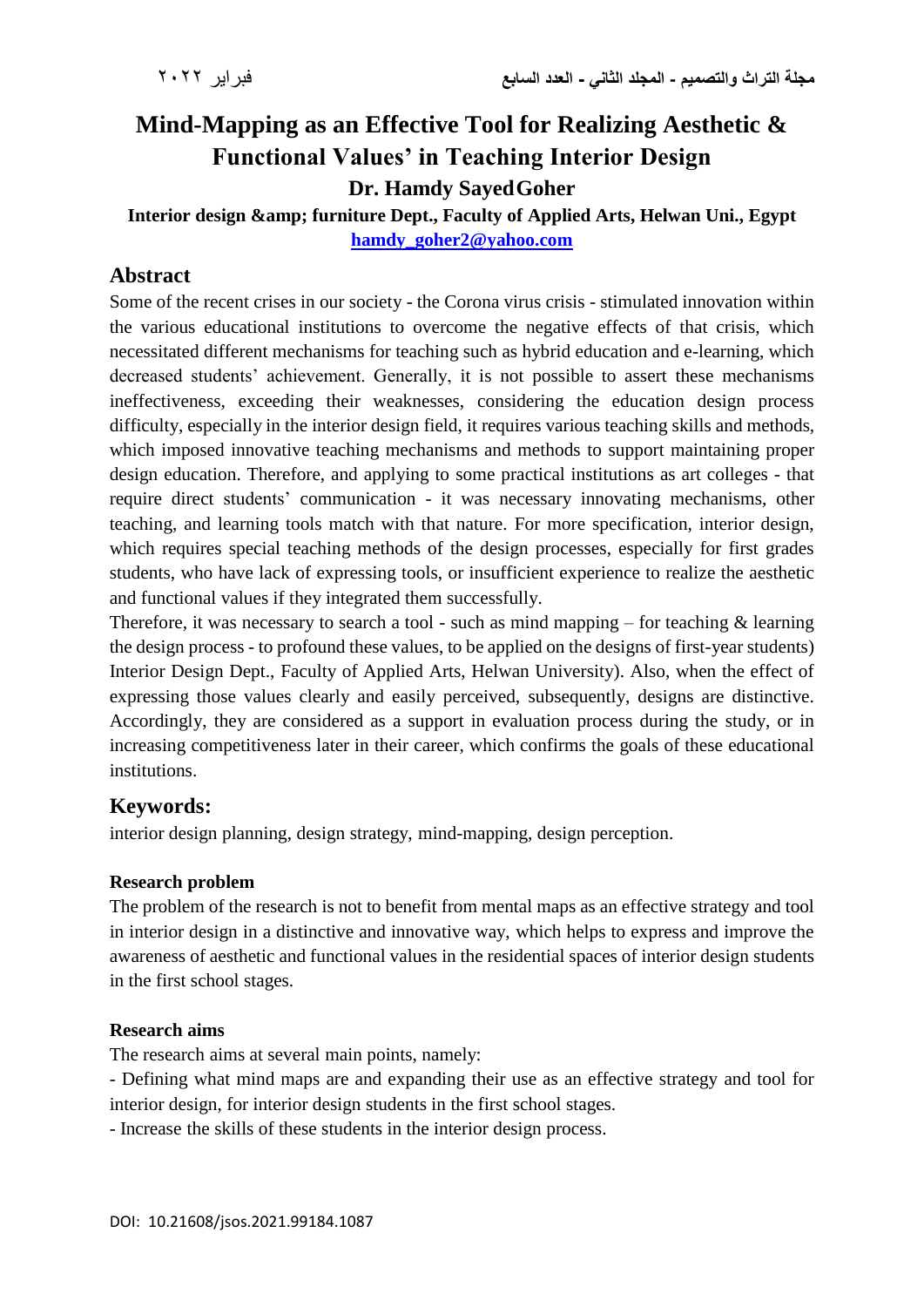- Develop their creative abilities as a result of increasing the ability to show functional and aesthetic values in their designs, which increases their competitive abilities during study and in the future in the labor market.

#### **Research Hypothesis**

The research assumes that the use of mental maps as a strategy and design tool used in the interior design of residential spaces increases the clarity of the aesthetic and functional values in it, and consequently its better awareness, which works to enrich the level of creativity in the design process and improve the final product of the design.

#### **Research Methodology**

Due to the lack of applied studies in this field - especially mental maps in interior design - the researcher relied on the experimental and analytical descriptive approach to link the design process with its successive stages, to reach creative solutions in the interior design of residential spaces through the use of mind maps, and the realization of the various aesthetic and functional relationships as a result of the clarity of their expression, which gives distinction to these designs.

#### **The search limits**

The limits of the research can be limited to studying the effect of using the mental mapping strategy on the design process for students of the first teams in the Department of Interior Design, Faculty of Applied Arts, Helwan University, where the lack of sufficient experience of tools and mechanisms for expressing the different values in design with a weak ability to realize these values through placing a blueprint for the interior design of a residential space.

# **An introduction**

There has been a need to devise new methodologies and strategies for teaching and learning, but some educational institutions - with a special nature of practical and applied learning environments and courses, as these curricula require direct communication with learners. And since the era in which we live can be called the era of interest in the psychology of thinking and perception, which requires the use of innovative strategies and tools that help in the presence of a design product that has the ability to achieve its goal, and this product is also characterized by the ability to compete in light of globalization (Al-Qabat, 2019).

On the other hand, the design process is characterized by the presence of specific and sequential steps and mechanisms leading to the final product - including the interior design of the various spaces - we focus here on the residential space. This process includes developing a visualization of the interior design based on the method of use and the type of users in what is known as the design scheme. There are some requirements for making these plans before the interior design process to arrange ideas (Saadawi 2016), and to provide the needs and requirements targeted by this design, on top of which are functional, environmental and aesthetic requirements.... etc. In order to develop a design scheme, it is necessary to have data collected in advance for the activities and tasks that are supposed to be carried out in the space, and if that data is not available, a design scheme can be drawn up based on previous knowledge or guesswork, provided that these schemes are subjects to be reviewed by users to make design decisions, this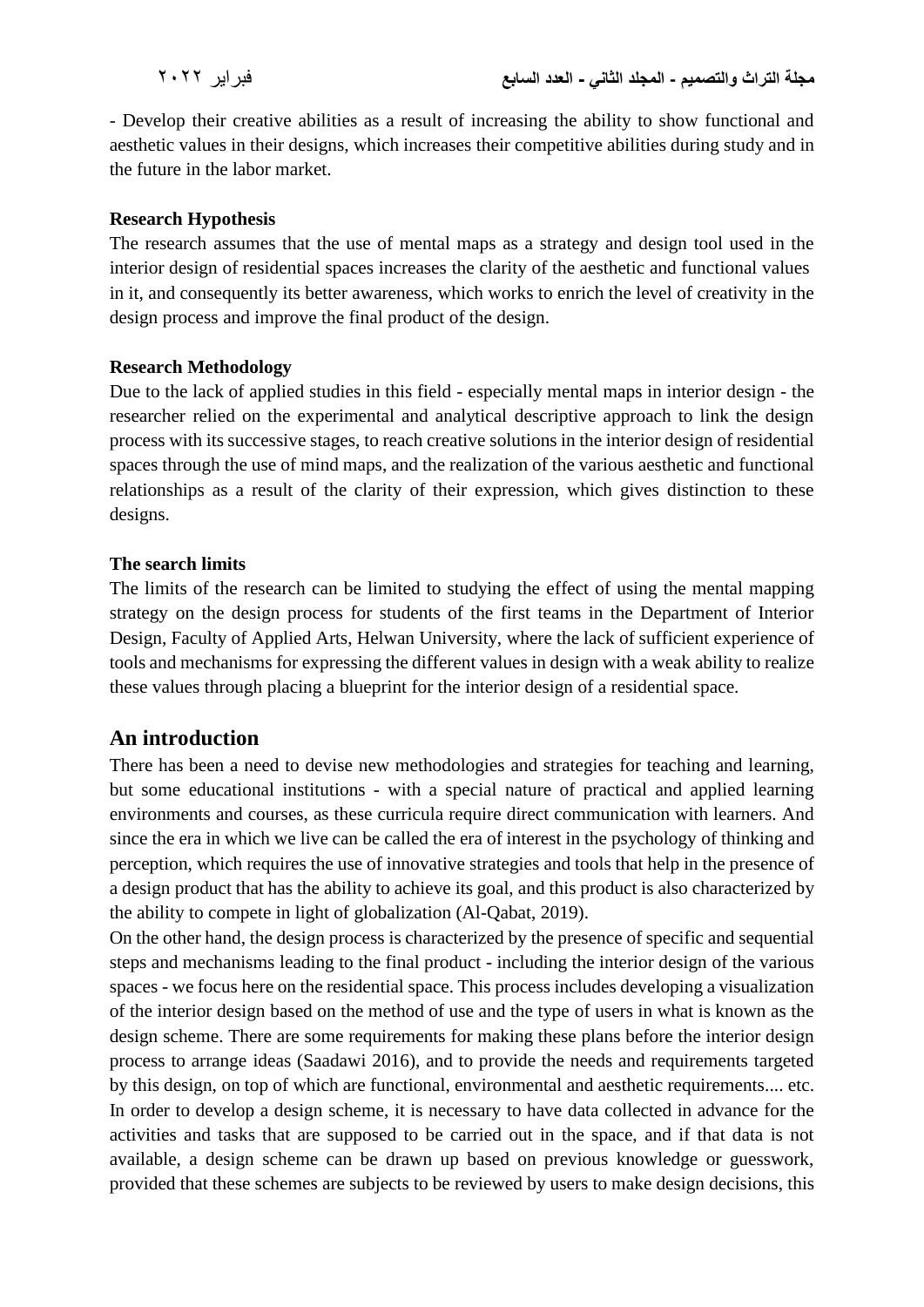point specifically reflects the importance of the research, as the students of the first teams lack the elements of developing such schemes, which leads to the presence of vital weaknesses in their designs. They - that is, these students - do not have the ability to translate or formulate these plans in an expressive and clear way, which reflects their understanding and ability to provide various requirements such as functional and aesthetic values, which are the first attraction factor for design, which helps its success and spread. Therefore, the research aims to focus on the importance of using a tool that contributes greatly to the expression of aesthetic and functional values and helps to realize them in residential interior design, namely, mental maps, which are considered - as a tool for mental thinking - a worldwide phenomenon (Abdel-Raouf Amer, 2015). Since good design represents a solution to a design problem, it is necessary to develop a pre-plan for the solution method with the availability of different values in it. Therefore, students of different disciplines must be trained with the necessary thinking skills to increase the ability to solve design problems facing them in an atypical creative way. Based on these rationales, it is expected that the study will result in indications of the impact that the use of mental maps reflects on the interior design's inclusion of functional and aesthetic values, to confirm or negate the effectiveness of its use as a tool to express more clearly, and to apply it in the process of interior design of residential spaces, and thus more capable perceivable by the recipient.

#### **At the end of the experiment, the results can be confirmed and summarized as follows:**

a. The need to take into account individual differences between students, which is one of the most important benefits of using mind maps, especially with the initial study stages of specialization in the field of interior design, where some students lack the ability to imagine as well as express design ideas that may be creative and distinct without an appropriate presentation method.

NS. It works on developing thinking skills, as it puts design students on the right track in the way to reach orderly and deliberate design results as a result of a more organized way of thinking.

NS. It works to motivate the student to be creative and revitalize the mind, because it opens the field of imagination and logical visualization of the design idea in a way that the student himself can comprehend.

NS. It works to generate new ideas and opinions that reach the stage of creativity.

NS. It contributes to developing the ability to employ the skill of drawing and directing well, which supports the manual technical capabilities that characterize the study in art colleges.

NS. Significantly helps to remember important ideas and retrieve information easily and simplify them appropriately, which enables the student to express his design idea whenever he is asked to do so.

x. Raising the level of achievement of the learner,

Dr. Finally, mind maps are a flexible method that can be employed and benefited from at many educational materials and different specialized knowledge, and it works to increase active learning, in addition to directing learners to the need to complete the lack of information, if any (Al-Rifai, 2013).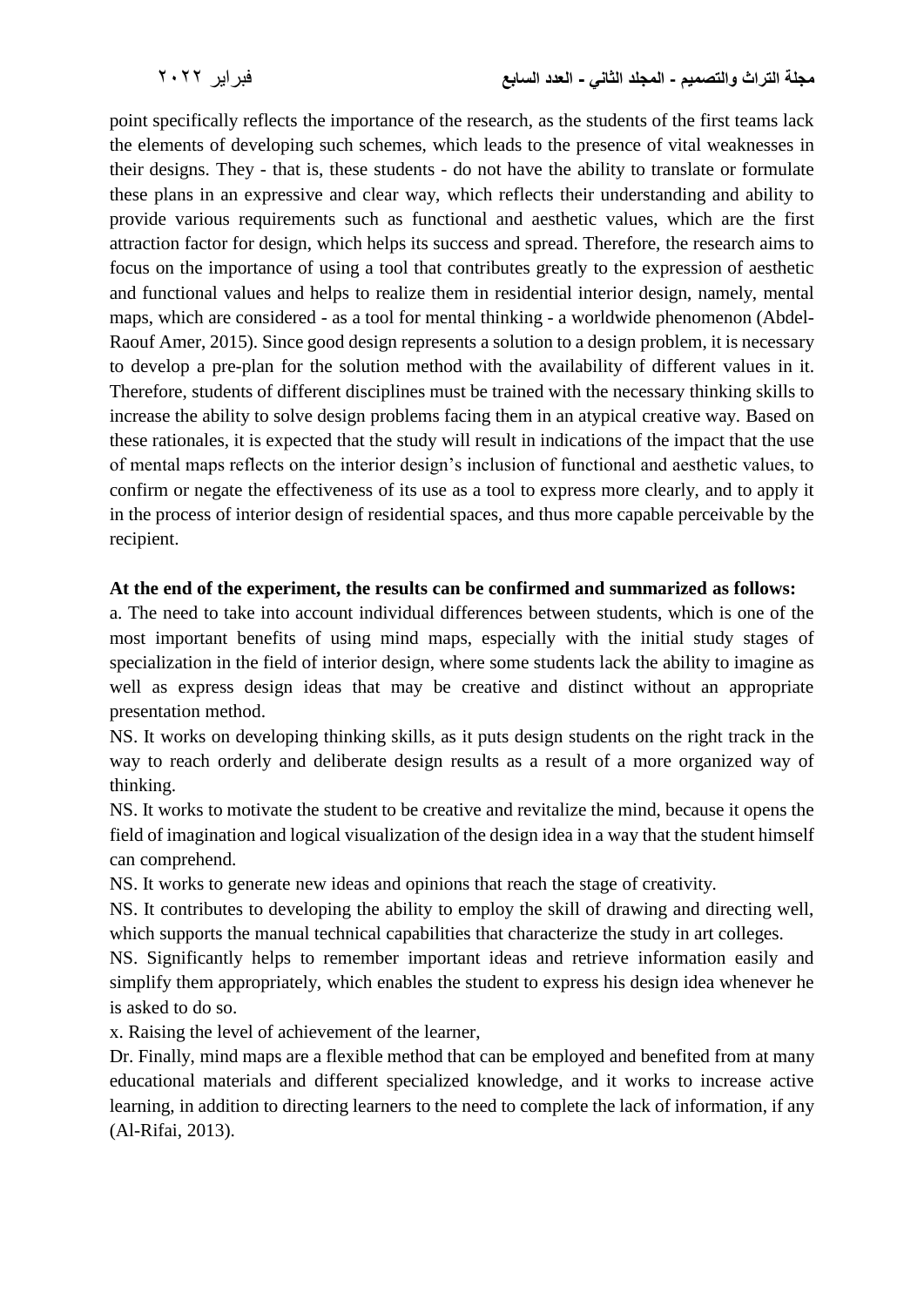# **10- Recommendations**

From the results obtained, the following can be recommended:

 $\Box$  Work on creating new and innovative methods and methodologies for use in the teaching and learning process, especially in the field of interior design, where development requires what it touches from most if not all aspects of our lives.

Expanding the use of effective tools such as mental maps in the process of teaching interior design because of their positive impact in developing the innovation process and expressing the vocabulary and manifestations of this innovation, especially with the stages of studying the primary interior design specialization, where it is difficult to express the imaginations of design students because they lack the appropriate experience and ability to do so.

 $\Box$  Using mind maps that can be prepared using the computer to keep pace with the technological development system in the field of interior design.

 $\Box$  Emphasis on the importance of including interior design strengths and competitive supports such as different design values, with the importance of showing them to facilitate their perception by recipients, whether during study as students of specialization, or in the labor market as designers.

### **Refrences:**

Elimam, 3la2 Eldeen Kazem: Elkyam Elgmaliah been Elbsatah walt3keed fi Eltasmeem Elda5ly, Magalet kolyat eltarbiah elasasiah, 127-156, 2015.

El7ela, Mo7amed:'' Tara2ek Eltadrees wastrategiateh'', El3ien, Dar Elkotob Elgam3y, 2015.

Elrefa3e, Dr. Naguib: Al5ra2et Alzehnia: %otwa 5otwa, Maharat lilesthmar waltdreeb, Elkwait, 2013.

Alkobtan, Montaha: Fa3lyat Est5dam El5ra2et Elzhnyah Lektsab mfaheem Al3lakat Elt4kelya wlgmalya wtnmiat Elebda3 lada tollab eltrbya elfnya bekolyat eltarbya elasasia-bdwlat elkwyat, maglet bo7oth Eltarbya elnaw3ya, 503-523, 2019.

Tawfik, Sa3id:''Al5brah Elgmaliah'', Drasah fi Falsafet Elgmal Elzahratiah, Alkahera, Almo2ssah Algam3iah Lildrasat walnashr, 1992.

3amer, Tare2 3bdel Ra2of: Al5ra2et Alzhniah wamharat Elt3allom, Alkahera, Misr, Dar elkotob Elmisrya, 2015.

S3dawy, Mofida: Alsenario waltasmem Almostkbly altfa3oly, maglet bo7oth Eltarbya elnaw3ya, 2016.

Shizad, Shirin E7san:Al7rakat Elm3maria Al7adithah: Aloslob Al3almy fi Al3marah, Almo2ssah Al3rbyah Lildrasat Wlnashr, Byrut, 1999.

Kamar, 3la2 Eldin Isma3il: Algwdah fi tasmeem elmontagat elsena3iah wan3kaseha 3la ta7keek elmizah eltnafosiah, Game3at b8dad,kolyat alfnoon algamila, p-p. 46-51, 2019

Yosef, Yosef 3othman: Etgahat Eltollab n7w elt3lem elelktrony fi Zell ga2e7at Virus corona: drasa Tatbe2ia 3la 3ynah men tollab eletsal wale3lam begame3at elmalk 3bdel3ziz bejeddah, maglet al7kmah lildrasat ale3lamya waletsalia, 11-37, 2020.

11-Aken, J.: Valid Knowledge for the professional design of large and complex design process. Design Studies, 379-404, 2005.

12-Buzan, T. :Mind Mapping Kick Start Your Creativity And Transform Your Life . ,Spain: Mateu Cromo,2006.